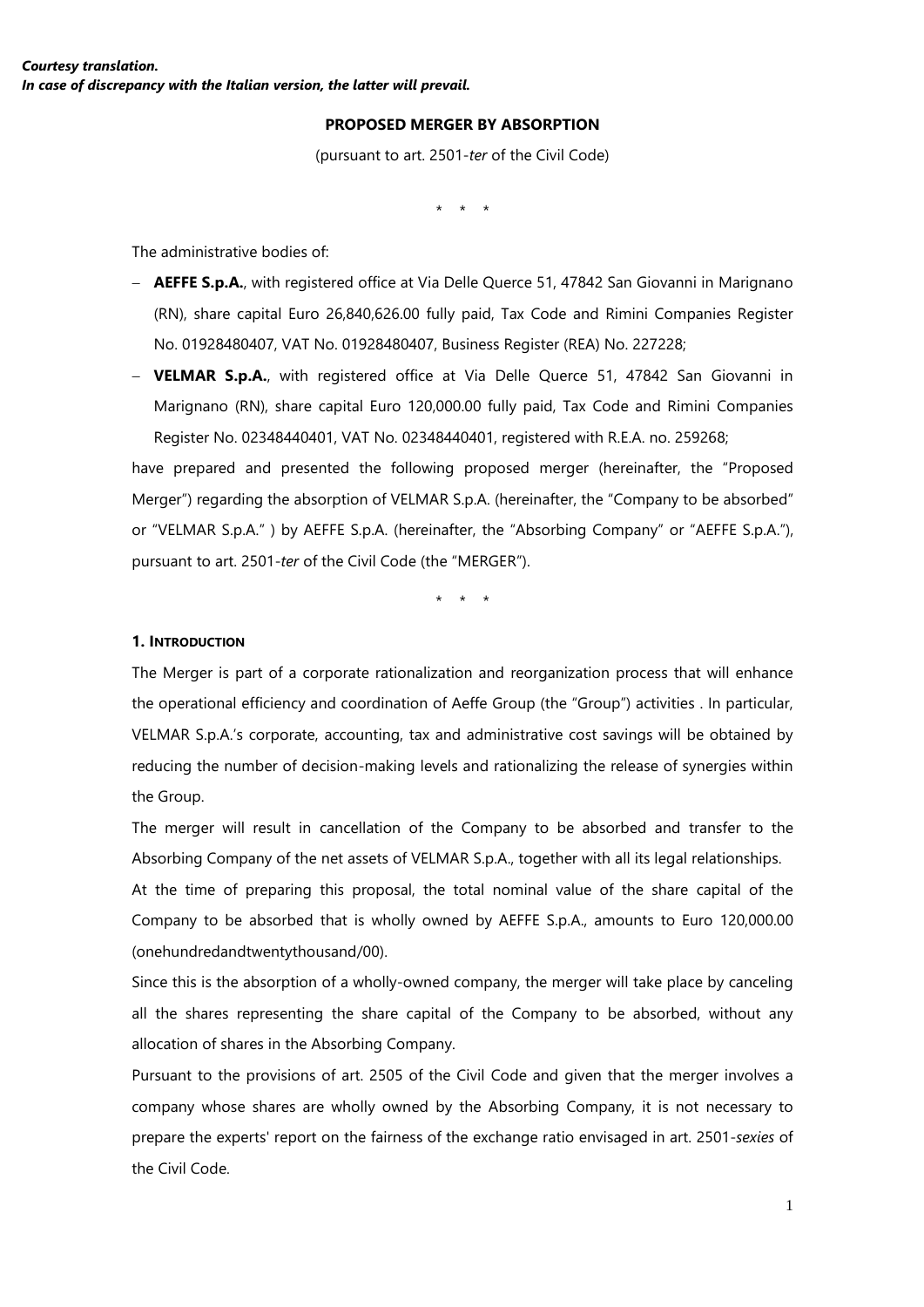This merger does not follow an acquisition using borrowed funds, which would be subject to the provisions of art. 2501-*bis*, para. 2, of the Civil Code.

**\***

#### **2. COMPANIES PARTICIPATING IN THE MERGER**

#### **Absorbing Company**:

AEFFE S.p.A. with registered office at Via Delle Querce 51, 47842 San Giovanni in Marignano (RN), share capital Euro 26,840,626.00 fully paid, Tax Code and Rimini Companies Register No. 01928480407, VAT No. 01928480407, Business Register (REA) No. 227228.

**Company to be absorbed:** VELMAR S.p.A. with registered office at Via Delle Querce 51, 47842 San Giovanni in Marignano (RN), share capital Euro 120,000.00 fully paid, Tax Code and Rimini Companies Register No. 02348440401, VAT No. 02348440401, Business Register (REA) No. 259268.

The share capital is now wholly owned by AEFFE S.p.A. and will be at the merger date.

#### **3. ARTICLES OF ASSOCIATION OF THE ABSORBING COMPANY FOLLOWING THE MERGER**

The Articles of Association of AEFFE S.p.A., the Absorbing Company, will remain the same as those currently in force, since share capital will not be increased as a consequence of the merger.

**\***

The Articles of Association of the Absorbing Company are attached to this proposed merger as **Annex A** and will remain unchanged after completion of the merger.

# **4. EXECUTION OF THE MERGER AND CANCELLATION OF ALL THE SHARES COMPRISING THE SHARE CAPITAL OF VELMAR S.P.A.**

**\***

The operation involves the absorption of VELMAR S.p.A. by AEFFE S.p.A., which owns the entire share capital of the Company to be absorbed.

Pursuant to art. 2505, para. 1, of the Civil Code, the merger will not involve a share exchange since the Company to be absorbed is wholly owned by the Absorbing Company. In particular, on completion of the merger by absorption, the shares comprising the entire share capital of VELMAR S.p.A. will be canceled and the capital of the Absorbing Company will not be increased. Accordingly, there will be no allocation of AEFFE S.p.A. shares as a result of the merger. No cash adjustments are involved.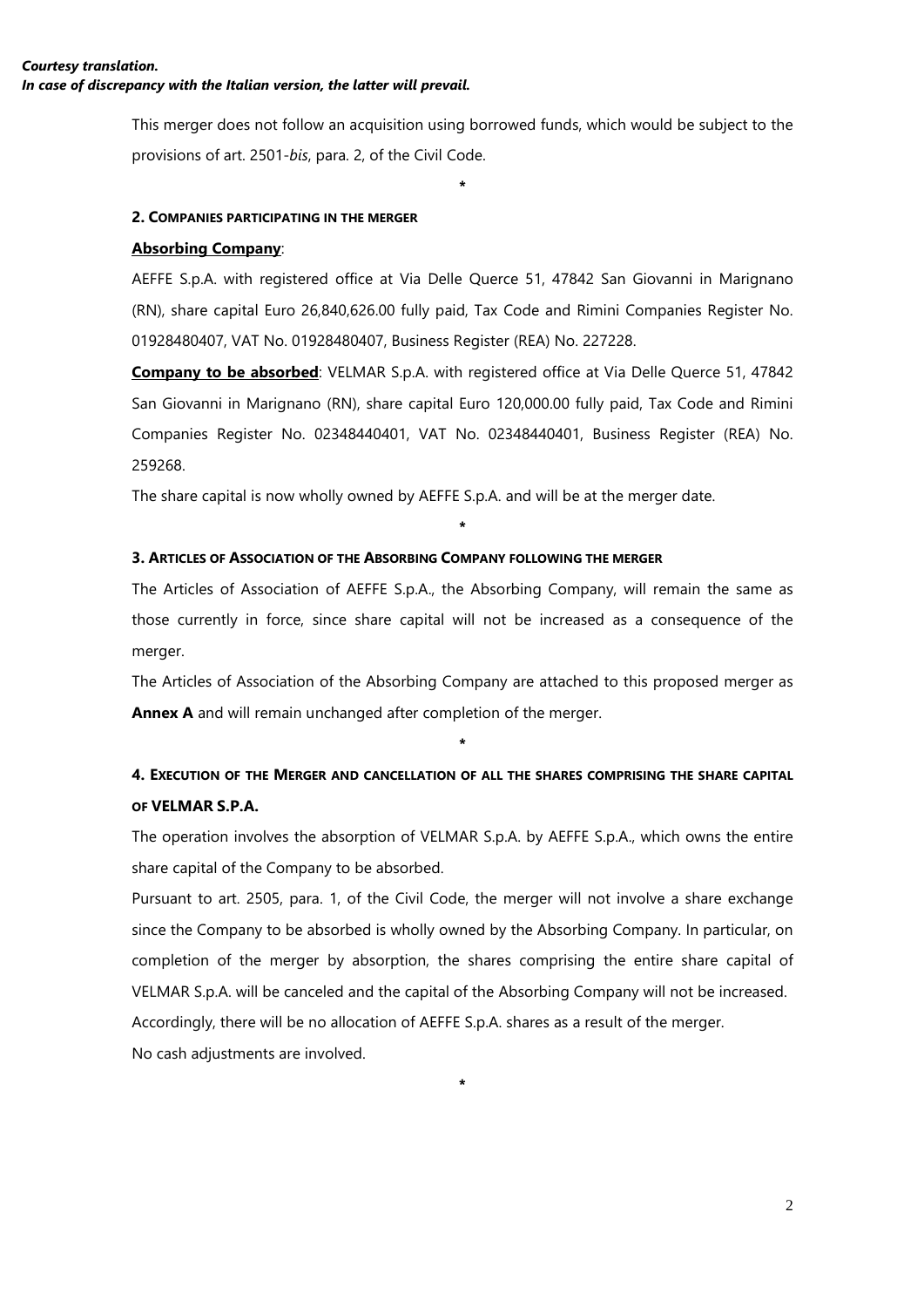#### **5. EFFECTIVE DATE OF THE MERGER**

Pursuant to art. 2504-*bis*, para. 2, of the Civil Code, the merger will take legal effect on the date that the Merger Deed is recorded in the Rimini Companies Register, pursuant to art. 2504 of the Civil Code, or on any later date specified in the Merger Deed.

On the effective date of the merger, the Absorbing Company will take over all the rights and responsibilities arising under the legal relationships entered into by the Company to be absorbed.

The transactions of the Company to be absorbed will be recognized in the accounts of the Absorbing Company from the first day of its financial year in progress when the last registration required by art. 2504 of the Civil Code is completed.

Pursuant to art. 172, para. 9, TUIR (Consolidated Income Tax Law), the effects of the merger for income tax purposes also commence from the first day of the financial year of the Absorbing Company in progress when the last registration required by art. 2504-*bis* of the Civil Code is completed.

### \*

#### **6. SPECIAL TREATMENT FOR CERTAIN CATEGORIES OF SHAREHOLDER**

There are no categories of shareholder with special or preferential rights.

#### **7. SPECIAL ADVANTAGES FOR THE DIRECTORS OF THE COMPANIES PARTICIPATING IN THE MERGER**

There are no special benefits or advantages for the directors of the companies participating in the merger.

\*

\*

#### **8. BALANCE SHEETS**

Pursuant to art. 2501-*quater*, of the Civil Code, the Merger will be decided on the basis of the 2021 Annual Reports of the Companies involved in the Merger.

#### **9. FILING AND PUBLICATION OF DOCUMENTS**

Since the proposed merger involves a wholly-owned subsidiary, it is not necessary to publish the report pursuant art. 2501-*sexies* of the Civil Code.

Considering that AEFFE S.p.A. made use of the waiver granted by art. 70, para. 8, of CONSOB Regulation 11971 dated 14th May 1999 as amended, AEFFE S.p.A. is not required to publish the informative document referred to art. 70, para.6, of the above mentioned CONSOB Regulation.

Even if art. 2505 of the Civil Code allows not to apply art. 2501-quinquies of the Civil Code, the AEFFE S.p.A.'s Board of Directors decided – on a voluntary basis- to draw up its explanatory report, which is published together with the present Proposed Merger.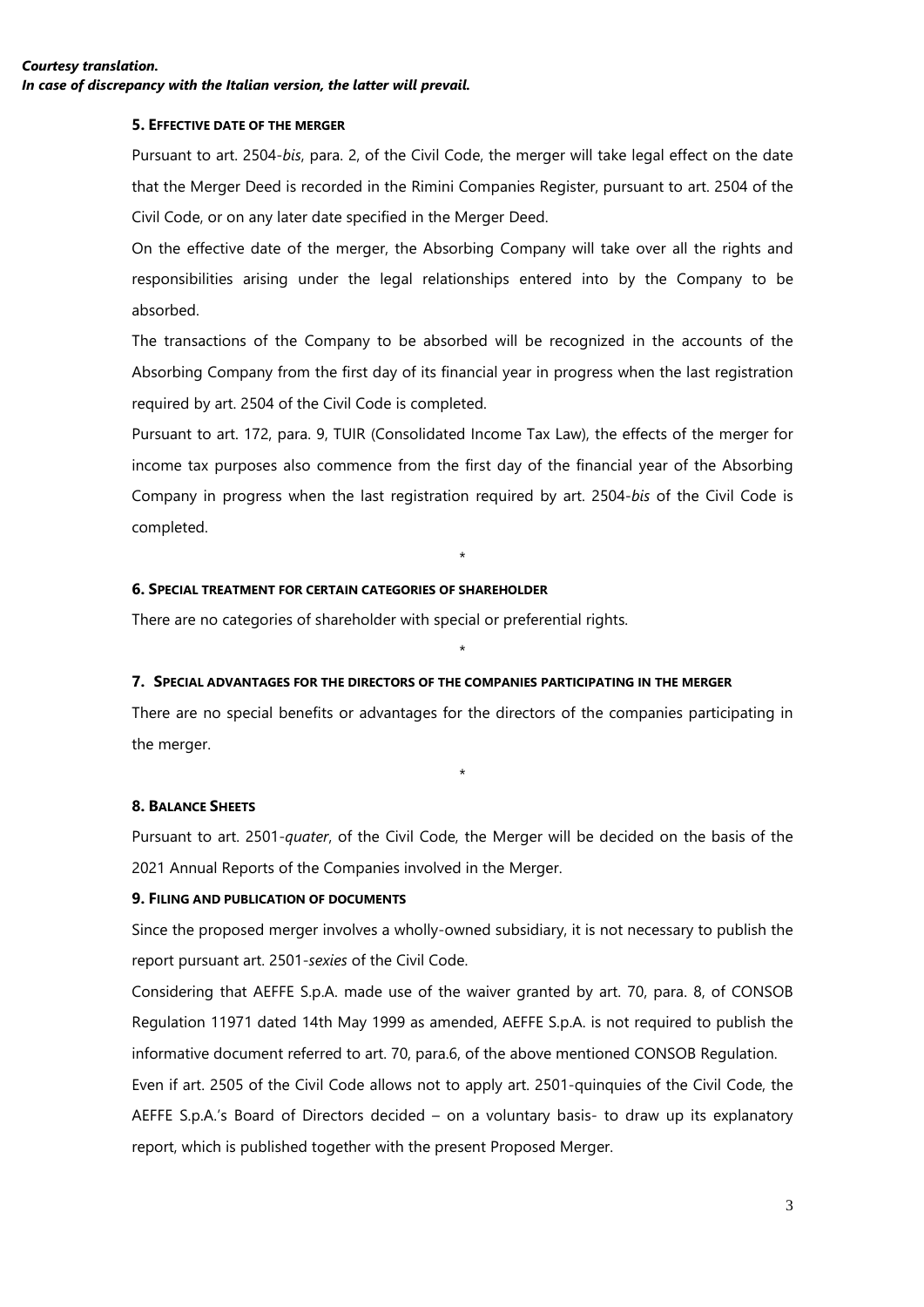Pursuant to art. 2501-*septies* of the Civil Code, this Proposed Merger, the financial statements for the last three years of the companies participating in the Merger, and the other documents required by law, will be filed, throughout the 30 days prior to the date scheduled for adoption of the respective resolutions, at the registered offices of the companies participating in the merger and at the market operator, so that shareholders can examine them and obtain copies.

The merger documentation will be made available to the public by the legal deadline at the registered offices, on the website [www.aeffe.com](http://www.aeffe.com/) and on the authorized storage website [www.emarketstorage.com](http://www.emarketstorage.com/) by AEFFE S.p.A., the absorbing company.

\*

This proposed merger, the Articles of Association of the Absorbing Company and the other attached documents are subject to any changes, additions and updates to their text and numbers that may be requested by the Public Authority, or on filing with the Companies Register or made by the competent bodies that will decide on the Merger, within the limits set our in art. 2502, para.2, of the Civil Code.

\*

San Giovanni in Marignano (RN), 28th April 2022

#### List of annexes:

A) Articles of Association of AEFFE S.p.A., the Absorbing Company **AEFFE S.P.A.** The Chairman of the Board of Directors *Massimo Ferretti*

#### **VELMAR S.P.A.**

The Chairman of the Board of Directors *Simone Badioli*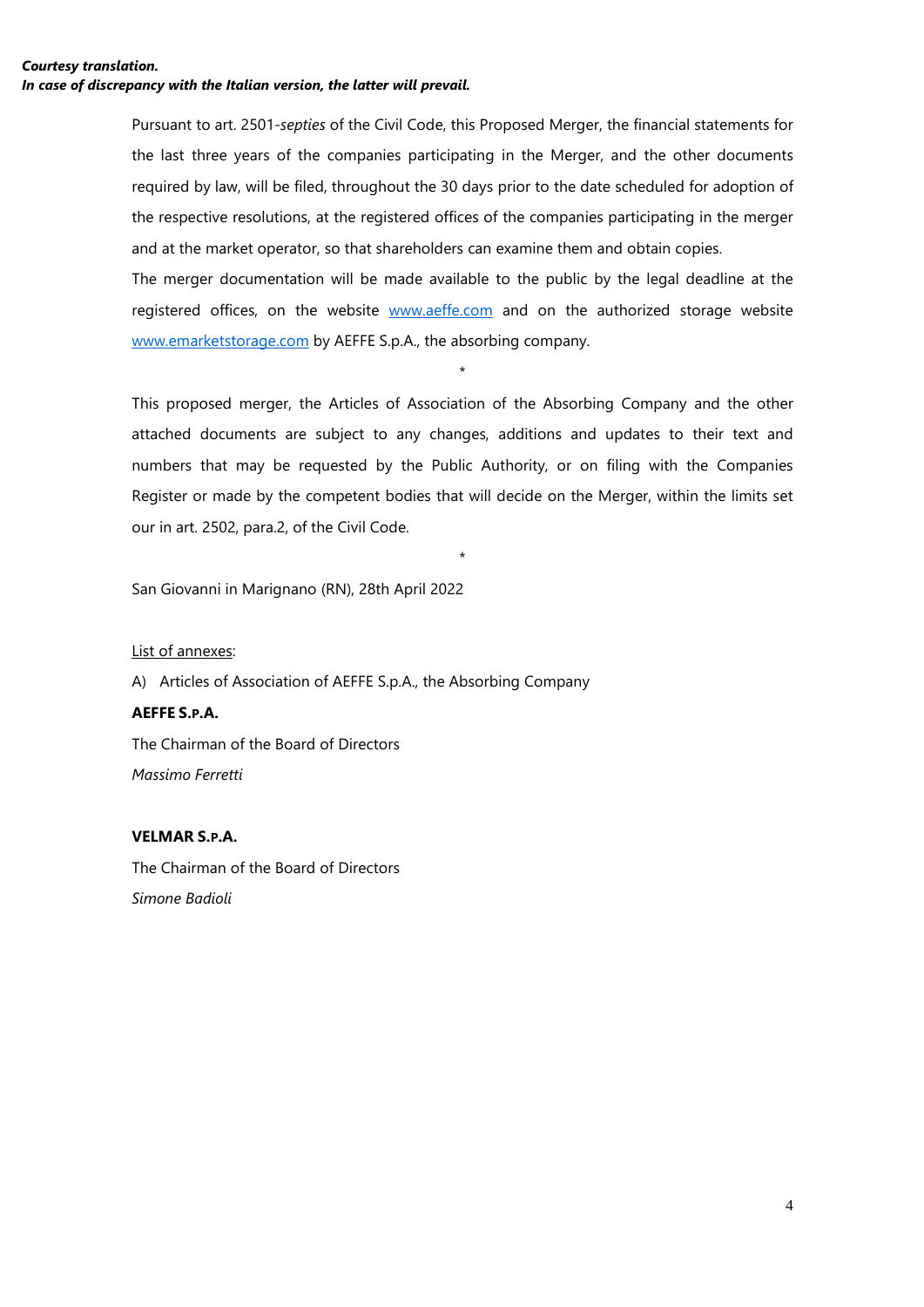Annex 1

Articles of Association of AEFFE S.p.A., the Absorbing Company

#### **ARTICLES OF ASSOCIATION FORMATION - REGISTERED OFFICES - DURATION Article 1**

#### **Company name**

A company with liability limited by shares is formed under the name of **"AEFFE S.p.A."**.

#### **Article 2**

#### **Registered offices**

**2.1** The registered offices of the company are in the municipality of San Giovanni in Marignano (Rimini).

**2.2** The administrative body may open secondary offices, branches, offices and warehouses, both in Italy and abroad, and may move the registered offices of the company anywhere in Italy.

#### **Article 3**

### **Duration**

The duration of the company is fixed until 31 December 2050 and may be extended in accordance with current legislation.

#### **OBJECTS**

# **Article 4**

#### **Corporate objects**

**4.1** The objects of the company are the creation of styles and models for mens' and womens' clothing, accessories, furnishings, perfumes and toiletries, stationery, and articles for the home and the person, the promotion of brands and styling, and the industrial production and sale of articles of clothing in general and related activities.

The company may then proceed to sell the above products, both on a wholesale and a retail basis, through its own outlets or otherwise, and engage in photographic and advertising campaigns and promotional activities of all kinds, and in commercial activities relating to the above sectors.

**4.2** The company may also:

- provide technical, administrative, electronic and data processing, and financial services to companies in which it hold direct or indirect investments and/or to companies that are in any case part of the group;

- grant and/or obtain loans in any form, as well as manage services for the collection, payment and transfer of funds, whether via centralised treasury management contracts or otherwise, on behalf of companies in which it hold direct or indirect investments and/or companies that are in any case part of the group.

**4.3** In order to carry out the activities comprising its corporate objects, the company may acquire, as a stable investment and not for placement in the market, direct or indirect equity investments in other companies whose objects are similar, complementary, related or connected with those of its own, on condition that this is not a principal activity and only takes place on an occasional basis in support of its principal activities, and may carry out all industrial, commercial, investment, property and financial transactions (including the provision of services of all kinds) – in this last case not involving the general public - however connected, useful or complementary to the direct or indirect achievement of the corporate objects, with the absolute exclusion of operations that solicit the savings of the general public, trust activities, transactions that gather savings from the general public, activities reserved for registered stockbrokers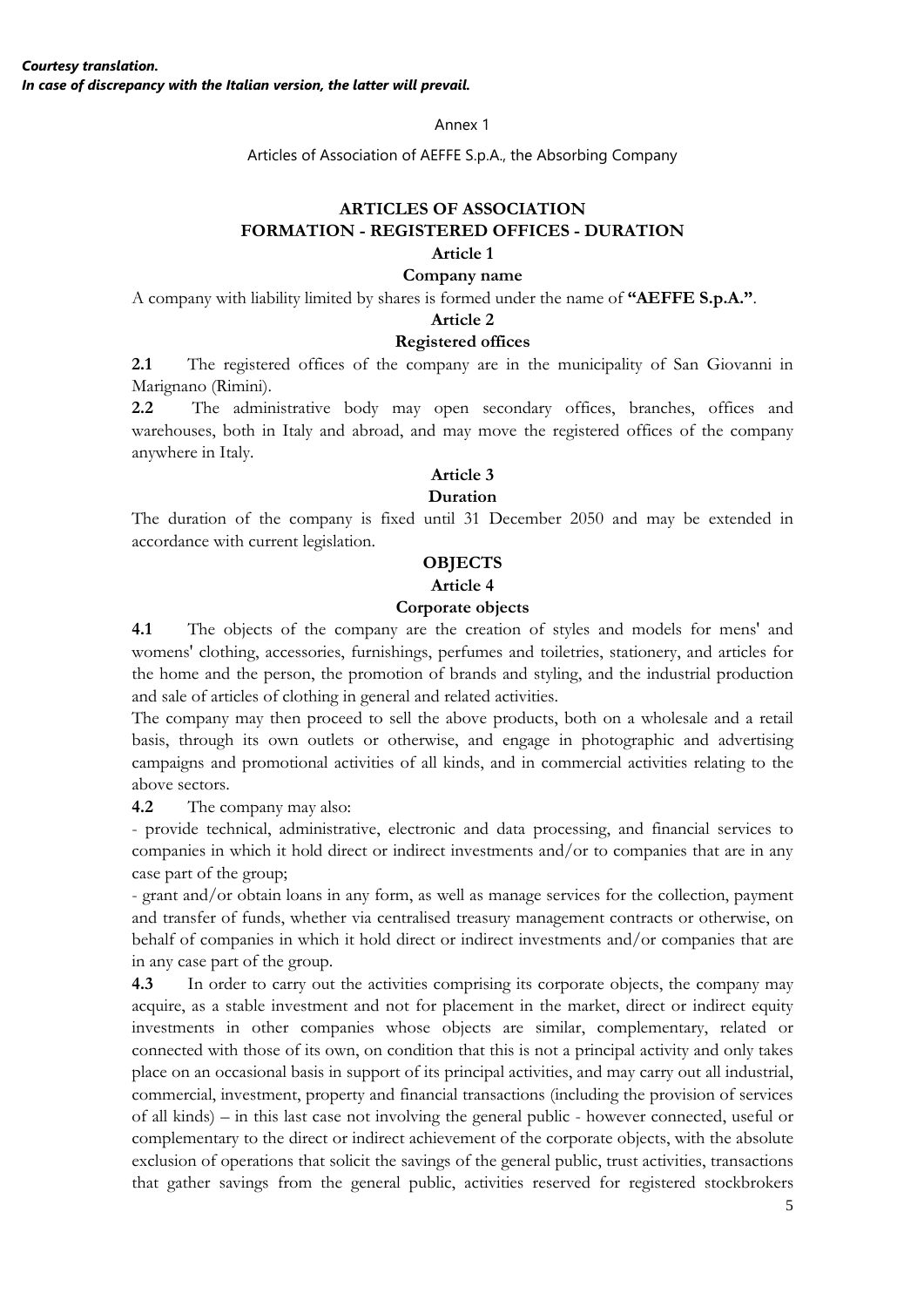(SIMs) and all other activities that are reserved by law.

The company may obtain loans from shareholders in accordance with the provisions of art. 11 of Decree 385 dated 1 September 1993 and subsequent amendments, and with the CICR resolutions that are current from time to time.

#### **SHARE CAPITAL Article 5**

# **Share capital**

**5.1** Share capital amounts to Euro 26,840,626, represented by 107,362,504 ordinary shares, par value Euro 0.25 each.

Capital contributions at the time of capital increases or otherwise may be made in the form of cash, goods in kind or receivables.

**5.2** The pre-emption rights of shareholders in relation to the issue of new shares may be waived, pursuant to art. 2441.4 of the Italian Civil Code, up to a maximum of 10% (ten percent) of the pre-existing share capital, on condition that the issue price corresponds to the market value of the shares, as confirmed in a specific report issued by the auditing firm appointed to audit the Company's accounting records.

### **Article 6**

### **Shares**

**6.1** Shares are registered in the names of their holders and indivisible; depending on their class, they carry equal rights for their holders.

**6.2** The status of shareholder involves complete and absolute acceptance of the company's memorandum of association and these articles of association.

**6.3** The company may purchase and hold treasury shares for the purposes and on the basis envisaged by law.

**6.4** Without prejudice to the applicable legislative and regulatory instructions, the shares of the company may be administered in electronic form and included in the centralised management system envisaged by Decree 58 dated 24 February 1998.

### **Article 7**

### **Bonds**

**7.1** The company may issue both registered and bearer bonds in accordance with and on the basis envisaged by law.

**7.2** The company may also issue convertible bonds, in accordance with legal requirements.

**7.3** The Board of Directors is responsible for the issue of ordinary bonds. The extraordinary shareholders' meeting resolves on the issue of convertible bonds and bonds cum warrant, and also determines the exchange ratio, and the timing and basis of conversion, in compliance with art. 2420-bis of the Italian Civil Code and other applicable legislative requirements.

### **Article 8**

### **Domicile of Shareholders**

For all relations with the company, the shareholders are understood to have elected domicile at the address recorded in the register of members.

### **Article 9**

### **Withdrawal of Shareholders**

Shareholders may only withdraw, on the basis envisaged by law, in the circumstances in which the right to withdraw cannot be excluded.

# **GENERAL MEETINGS Article 10 General meetings**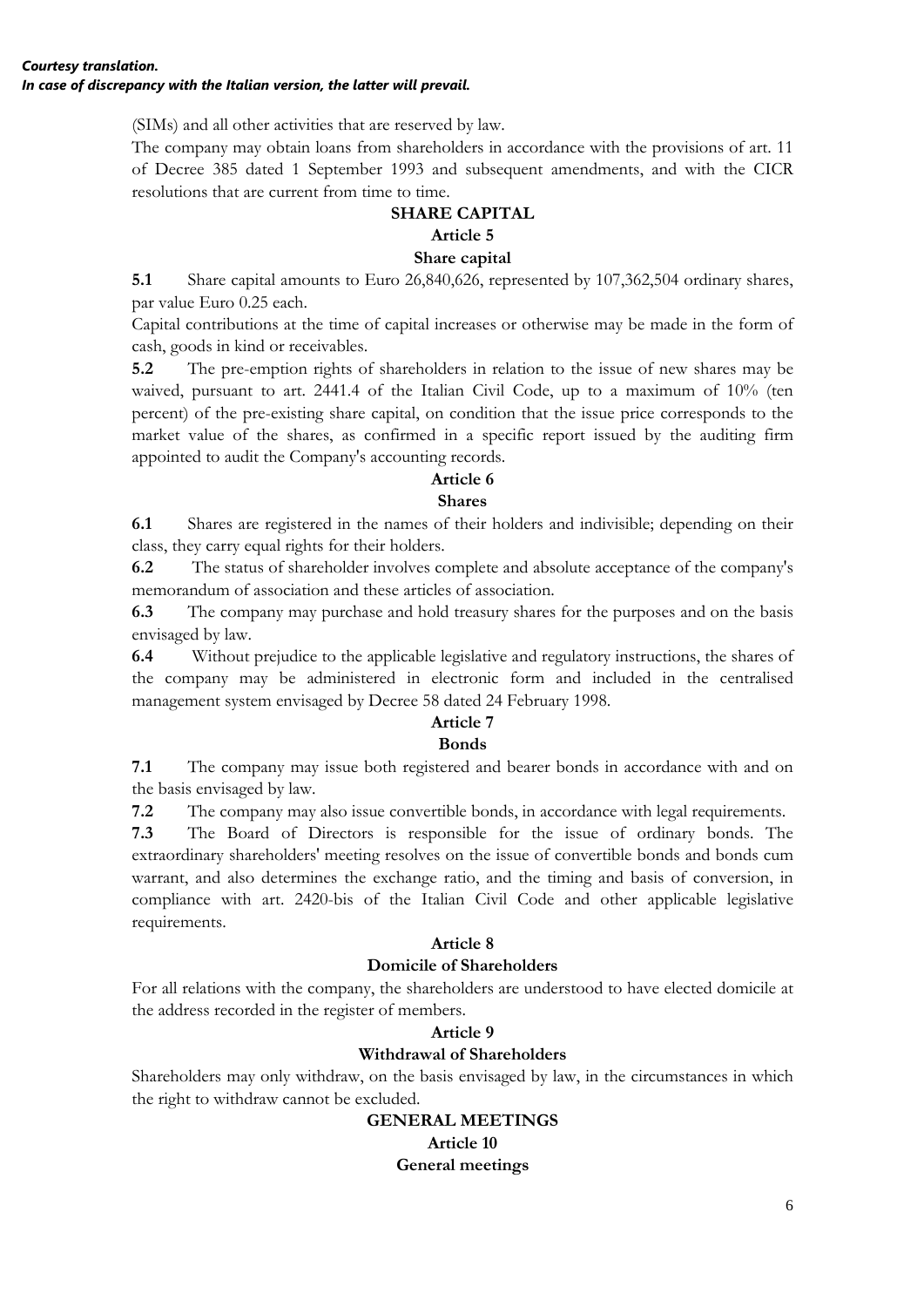#### *Courtesy translation. In case of discrepancy with the Italian version, the latter will prevail.*

**10.1** Shareholders' meetings are either ordinary or extraordinary, as defined by law.

**10.2** Shareholders' Meetings are called at the registered offices or elsewhere in Italy by a notice published, within the timescales envisaged by current legislation, in a national daily newspaper. The notice is published on the company's website and it must be published, in extract, in a national daily newspaper.

**10.3** In addition to the date, time and place of the meeting, the notice of meeting also contains a list of matters to be discussed and indicates, where applicable, the locations which will be linked by audio/videoconference. In addition to the other information required by current legislation, the notice of meeting also contains the information concerning (i) the procedures to be followed by the shareholders in order to participate in and vote at Shareholders' Meetings, such as, for example, the right to put questions prior to the Shareholders' Meeting and the right to add items to the agenda and present further proposals on matters already on the agenda, as well as, by reference to the Company's website or otherwise, any additional details regarding such rights and how they may be exercised; (ii) the procedure for proxy voting and information about the forms that the shareholders are entitled to use in order to vote by proxy, as well as methods for notifying any proxies granted by electronic or other means; (iii) the identity of any party appointed by the Company for the assignment of proxy votes, as well as the procedures and terms for the granting of proxies by shareholders, with the clarification that the proxy has no effect with regard to proposals for which voting instructions have not been given (iv) the procedures and the deadlines for access to the full text of proposed resolutions, together with the illustrative reports and documents that will be submitted to the Shareholders' Meeting; (v) the address of Company's website.

**10.4** The notice of meeting may also indicate dates for any callings subsequent to the first.

**10.5** The ordinary meeting is called in the circumstances envisaged by law and every time deemed appropriate by the administrative body, but in any case at least once each year within one hundred and twenty days of the end of the financial year; this deadline may be extended to one hundred and eighty days if the company is required to prepare consolidated financial statements or when required by special circumstances concerning the organisation and objects of the company. In these latter circumstances, the directors explain the reasons for the extension in the report required by art. 2428 of the Italian Civil Code.

**10.6** The shareholders' meeting is also called by the Board of Directors at the request of shareholders representing at least the 5% (five percent) of the share capital, to the extent allowed by the final paragraph of art. 2367 of the Italian Civil Code, or by the Board of Statutory Auditors, or by at least 2 (two) of its members.

#### **Article 11**

#### **Legitimation to partecipate and Attendance at General Meetings**

**11.1** The legitimation to partecipate to the Meeting and to exercise the vote right is granted to the Holders of shares on the basis of the communication issued by the authorised intermediary taking as reference the relevant accounting documentation at the end of the seventh day of open market precedent the date of the Meeting in first (or only) calling. Holders of shares that carry voting rights may attend the Meeting if the communication confirming such rights, released by the authorised intermediary pursuant to art. 83-sexies of TUF, is received by the company within the begin of the Meeting.

**11.2** All shareholders entitled to attend the Shareholders' Meeting may be represented by another person, who need not be a shareholder, bearing a written proxy prepared in accordance with legal requirements. The proxy may be granted via an electronic document bearing a digital signature applied in accordance with the applicable regulations. The proxy may be notified to the Company by certified e-mail at the e-mail address indicated from time to time in the notice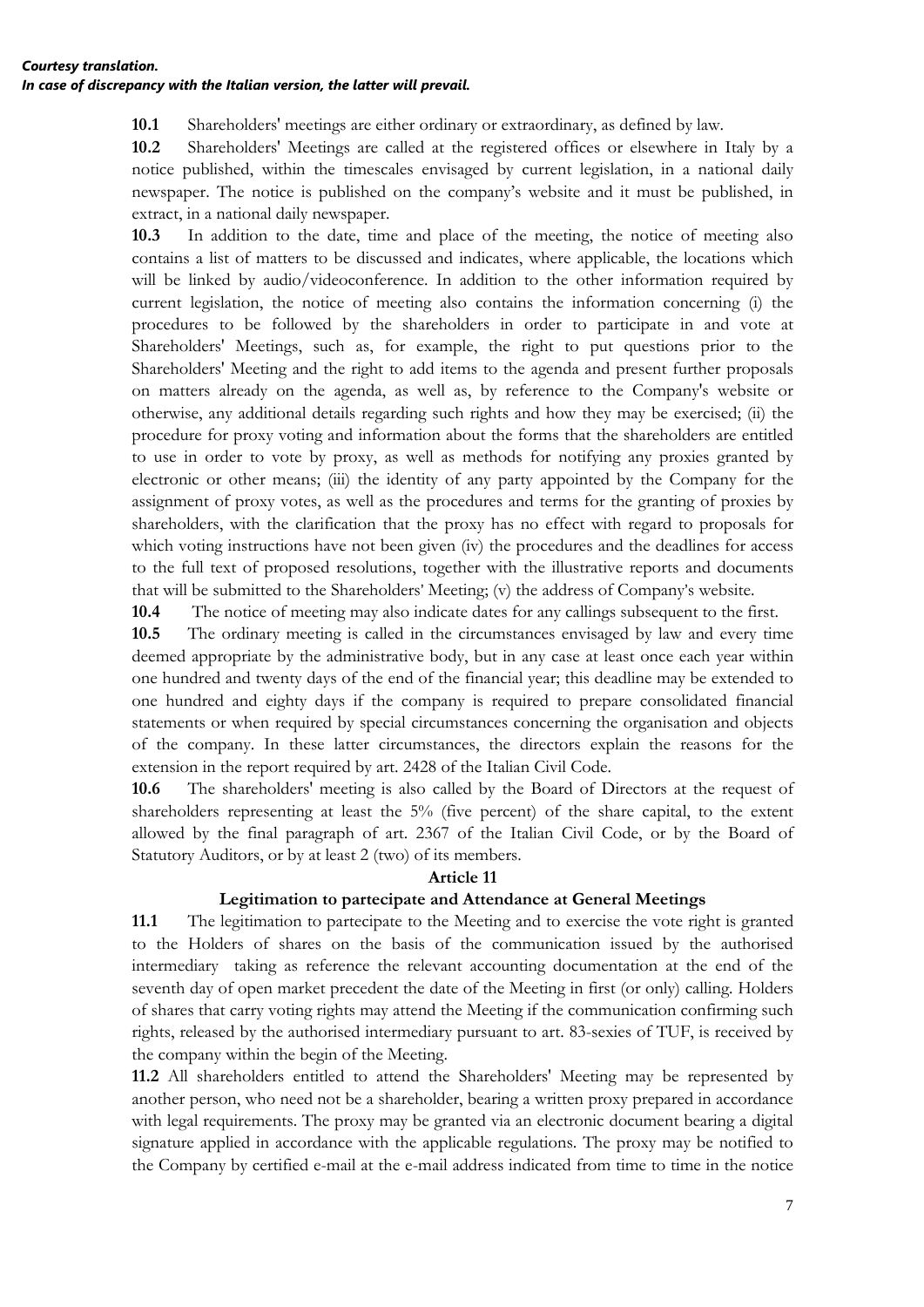of meeting..

## **Article 12**

### **Chairman and conduct of the Meeting**

**12.1** Ordinary and extraordinary meetings can be held in multiple locations, either adjoining or distant, that are linked by audio/video communications, on condition that the collegiate method and the principles of good faith and equal treatment for all shareholders are respected. In particular, it is necessary that:

(i) the Chairman of the Meeting, with support from the chairman's office or otherwise, is able to determine the identity and legitimacy of those attending, govern the conduct of the meeting, and determine and proclaim the results of voting;

(ii) the person responsible for taking the minutes is able to follow adequately the meeting events to be minuted;

(iii) those attending are able to take part in the discussions and in simultaneous voting on the matters on the agenda;

(iv) the notice of meeting specifies the locations equipped with audio/video communications provided by the company, where shareholders may gather; the meeting will be deemed to be held in the location where both the Chairman and the person responsible for taking the minutes are present.

**12.2** The Meeting is chaired by the Chairman of the Board of Directors or, if absent or unavailable, by the Deputy Chairman, if appointed; if the latter is also absent or unavailable, the Meeting elects a chairman by a majority of those present. The Chairman is assisted by a secretary, who need not be a shareholder, appointed by the Meeting and, at his discretion, by two scrutineers. Where required by law or at the discretion of the Chairman of the Meeting, the secretarial functions are performed by a public notary.

**12.3** The Chairman of the Meeting, who may appoint assistants, is responsible for: determining the right of shareholders to attend (in person, by proxy or via audio/video conference); determining that the Meeting is properly constituted and quorate; directing and moderating the discussions and establishing how voting shall take place; determining and proclaiming the outcome of voting.

**12.4** The business of the Meeting is governed by the meeting regulations approved at the ordinary shareholders' meeting.

### **Article 13**

### **Validity of Meeting resolutions**

The constitution of and resolutions adopted at ordinary and extraordinary meetings are governed by legislative requirements and the provisions of these Articles of Association.

# **ADMINISTRATION – REPRESENTATION OF THE COMPANY**

### **Article 14**

### **Composition of the Board of Directors**

**14.1** The company is administered by a Board of Directors comprising a variable number of members, between seven and nine, who need not be shareholders, of which the least represented gender comprises at least two fifth of the total, as rounded up to the nearest whole number in the case of a fraction. The number of Board members is determined at the Shareholders' Meeting and remains fixed until decided otherwise at another Shareholders' Meeting. The Board of Directors includes both executive and non-executive directors.

**14.2** In all cases, at least one member of the Board of Directors, or two if the Board of Directors comprises more than seven members, must satisfy the independence requirements established in art. 148.3 of Decree No. 58 dated 24th February 1998. .

**14.3** The directors remain in office for three financial years and their appointments expire on the date of the Meeting called to approve the financial statements for the final year of their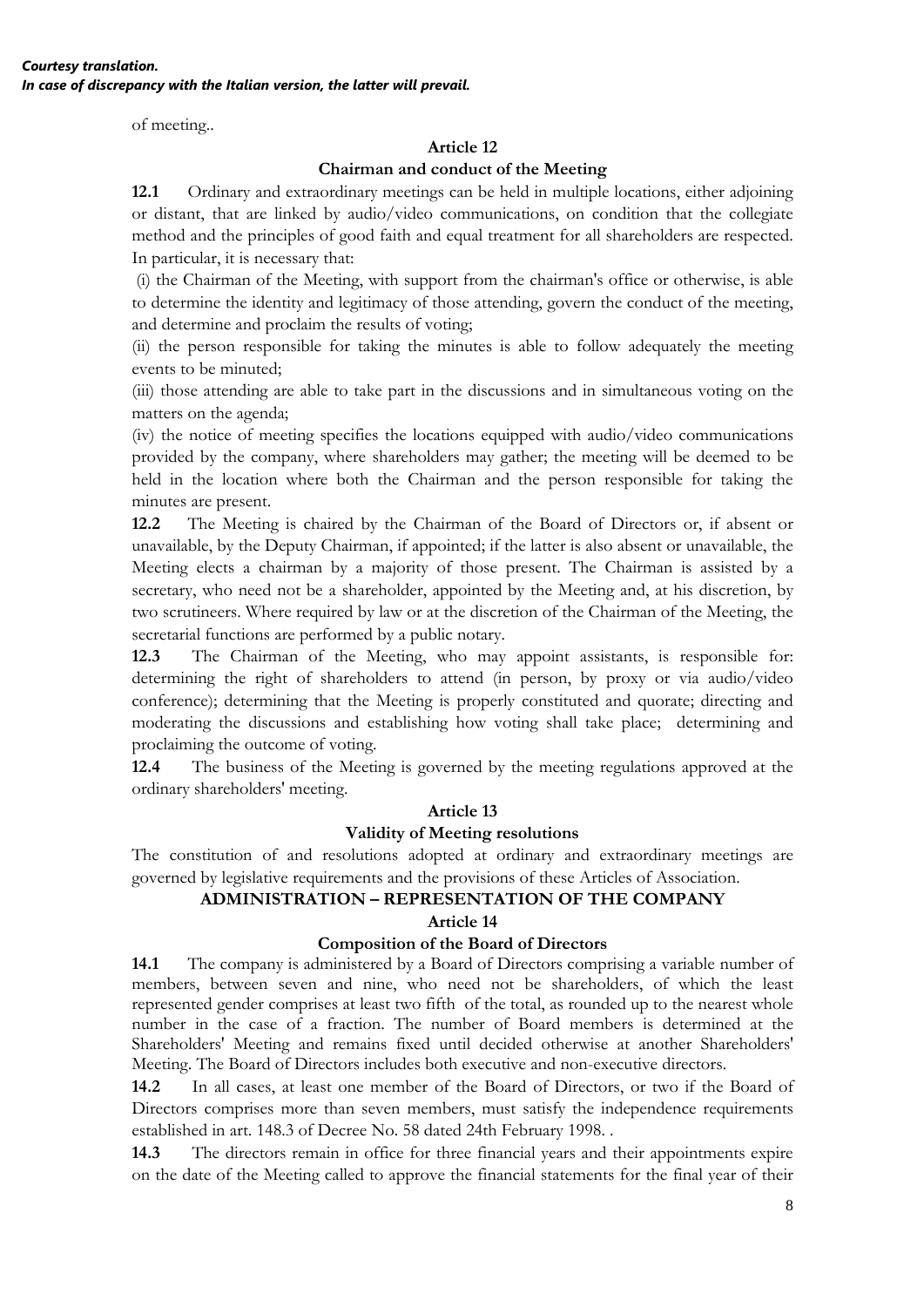mandate; they may be re-elected.

## **Article 15**

#### **Appointment of the Board of Directors**

**15.1** The ordinary shareholders' meeting is responsible for appointing the members of the Board of Directors from the lists of candidates presented by the shareholders, following the methodology described below and in compliance with the regulations currently in force on gender balance, rounding up to the nearest whole number the number of candidates belonging to the least represented gender, if application of the gender balance criterion does not result in a whole number.

**15.2** Shareholders have the right to present lists of candidates if, individually or collectively, they represent at least 2.5% (two point five percent) of the shares with voting rights at ordinary meetings, or such different percentage of the company's share capital as is established by current and applicable laws and/or regulations. Each shareholder (as well as (i) shareholders belonging to the same group, comprising the controlling party, not necessarily a company, as defined in art. 2359 of the Italian Civil Code, and all companies controlled by or under the joint control of that party, or (ii) the members of the same shareholders' syndicate pursuant to art. 122 of Decree 58 dated 24 February 1998, or (iii) the shareholders who are otherwise joined in relationships deemed relevant under current and applicable laws and/or regulations) may present or contribute together with other shareholders to the presentation, directly or via intermediaries or trust companies, of just one list of candidates; all lists presented by shareholders presenting multiple lists will be void.

**15.3** The lists of candidates signed by the shareholders presenting them, or by the shareholder appointed to present them, and accompanied by the documentation required by these articles of association must be filed, via electronic documents bearing digital signatures applied in accordance with the applicable regulations, or otherwise, at the registered offices of the Company no later than twenty-five (25) calendar days prior to the date fixed for the Shareholders' Meeting in first (or only) calling and published on the Company's website at least 21 (twenty-one) calendar days prior to the date fixed for the Meeting in first (or only) calling, or any different minimum time envisaged by current legislation or regulations. The filed lists of candidates will also be valid for subsequent callings of the same Meeting, if applicable. In order to demonstrate ownership of the number of shares necessary for the presentation of a list, each nominating shareholder must file the documents confirming such ownership at the registered offices, together with the list, not later than 21 (twenty-one) calendar days prior to the date fixed for the Meeting in first (or only) calling. Each candidate can appear on just one list, or will be ineligible for election. Each list must contain a number of candidates not exceeding the maximum number of members to be elected. . Lists containing a number of candidates equal to or greater than three must also include candidates belonging to both genders, so that the share of candidates provided for by the pro-tempore legislation in force belongs to the least represented gender (with rounding, in case of number fractional, to the higher unit). .

The candidates must be listed in consecutive numerical order. Shareholders who present a list that aspires to obtain the largest number of votes are responsible for ensuring that such list contains a sufficient number of candidates.

In addition to each list, the following information must be filed at the registered offices by the above deadline:

a) the list of shareholders presenting the list, stating their personal or business names, addresses, company registration numbers or equivalent, and total percentage interest held in the Company's share capital.

b) the curriculum vitae of each candidate, containing full information on their personal and professional characteristics and an indication, where applicable, that they satisfy the independence requirements established in para. 4 of art. 147-ter of Decree No. 58 dated 24th February 1998 and subsequent amendments, as well as: (i) their appointments as non-executive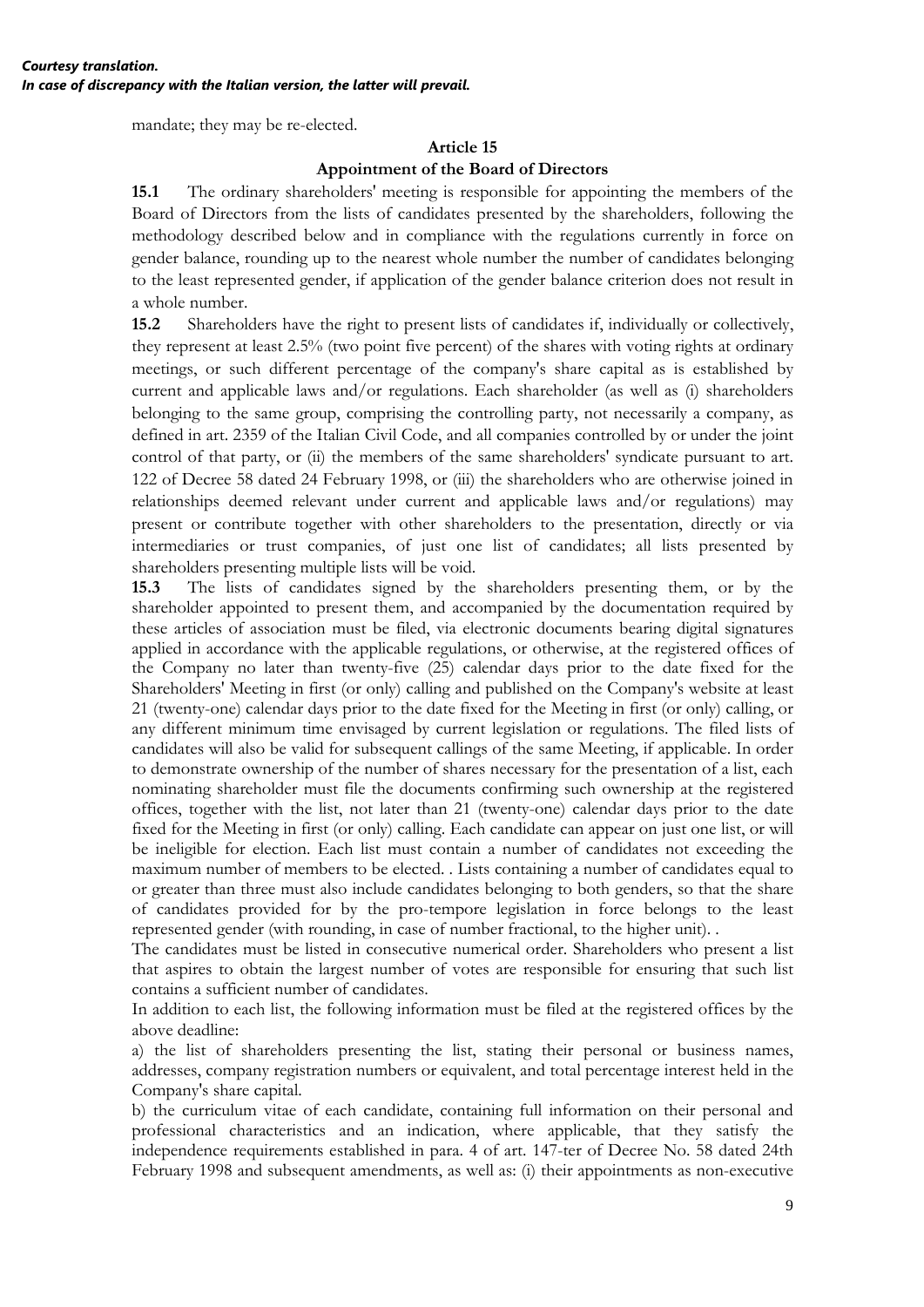directors or auditors of companies listed on regulated markets (including foreign markets) and of banks,

insurance companies and other major companies, being those whose total assets or sales reported in their latest financial statements exceeded Euro 500,000,000.00 (five hundred million); ii) their appointments as executive directors of any company, including those not covered by the categories mentioned in point (i) above, except for companies that "merely hold" property, equity investments or other assets, and companies whose latest reported sales were Euro 50,000,000.00 (fifty million) or less. For each company in which appointments are held, the following information must be provided: name, address, company registration number or equivalent, and the nature of the appointment (indicating also if directorships are executive, non-executive or independent);

c) the declarations of each candidate confirming acceptance of their nomination and certifying under their personal responsibility:

- the absence of reasons for which they would be ineligible or for which their appointment would lapse pursuant to art. 2382 of the Italian Civil Code;

- possession of the honourability and professionalism requirements established by current and applicable laws and/or regulations;

- possession, if applicable, of the independence requirements established in art. 148.3 of Law No. 58 dated 24th February 1998 and subsequent amendments, and/or their suitability to serve as an independent director pursuant to the Code of Self-Regulation prepared by the Committee for the Corporate Governance of Listed Companies sustained by Borsa Italiana S.p.A. Lists of candidates that do not comply with the requirements specified in the preceding paragraphs will be treated as if they had not been presented. Information about the lists presented is communicated in the circumstances and on the basis established by current regulations.

**15.4** Each shareholder with the right to vote (as well as (i) shareholders belonging to the same group, comprising the controlling party, not necessarily a company, as defined in art. 2359 of the Italian Civil Code, and all companies controlled by or under the joint control of that party, or (ii) the members of the same shareholders' syndicate pursuant to art. 122 of Decree 58 dated 24 February 1998 and subsequent amendments, or (iii) the shareholders who are otherwise joined in relationships deemed relevant under current and applicable laws and/or regulations) may vote for just one list.

Voting is transparent and not secret.

For the purposes of appointing directors in accordance with the following instructions, no account will be taken of lists that do not receive at least half the percentage of votes required by art. 16.2 of these articles of association for the presentation of such lists.

If no lists are presented, the Meeting resolves in accordance with the majorities fixed by the current legislation.

**15.5** If just one list is presented, all the members of the Board of Directors will be drawn from that list. The Shareholders' Meeting will appoint any directors remaining to be elected, applying the majorities envisaged by law. If, on the other hand, two or more lists are presented, the Board of Directors is appointed in the following manner:

a) all the candidates, up to the number decided each time at the Shareholders' Meeting, less one, will be drawn from the list that obtains the majority of the votes cast by the shareholders and appointed as directors in the numerical order in which they are presented on that list;

b) the remaining number of candidates to be elected will be drawn from the list that obtains the second-largest number of votes and appointed as directors in the numerical order in which they are presented on that list, on condition that such list is not linked in any way, directly or indirectly, with the shareholders who presented or voted for the list that obtained the largest number of votes;

c) the directors to be elected who satisfy the independence requirements established in these articles of association will be drawn from the list that obtains the largest number of votes cast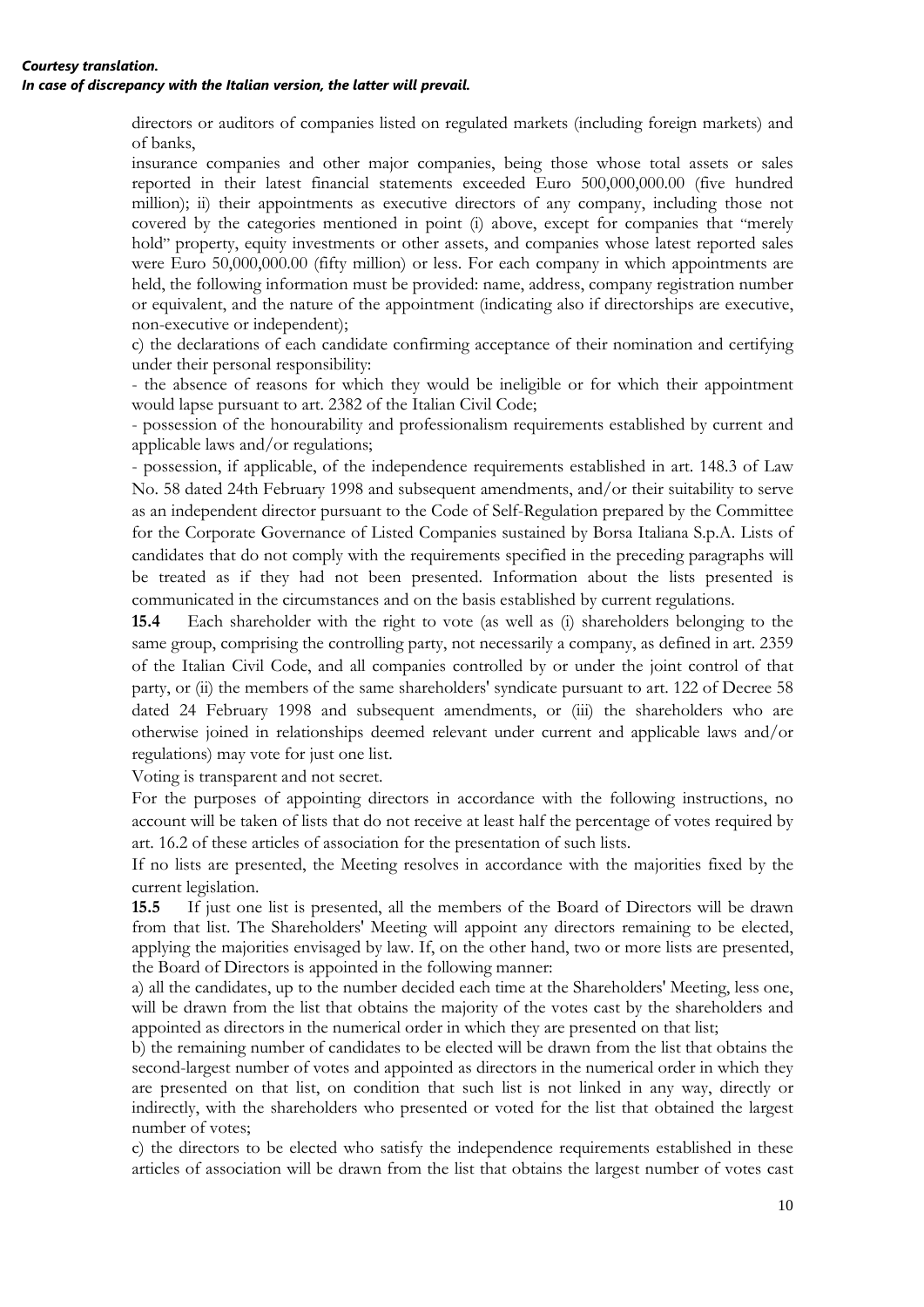by the shareholders or, to the extent that this is not possible, from that which obtains the second-largest number of votes;

d) in the event of a voting tie between two or more lists, the candidates on the list presented

by shareholders with the greatest total equity interest or, failing this, by the largest number of shareholders, will be elected.

If the composition of the Board of Directors does not comply with the gender balance criterion then, having regard for the order of listing, the candidate from the most represented gender elected last from the list that obtained the largest number of votes (the "Majority List") shall be replaced, in consecutive numerical order, by the first candidate not elected from that list. Application of this replacement procedure will continue until the composition of the Board of Directors complies with the regulations in force at the time concerning gender balance.

If using the list voting mechanism the number of candidates is lower than the minimum number of Board directors envisaged in the Articles of association, or if using the list voting mechanism the required number of candidates from the least represented gender is not reached, the Board of Directors shall be elected and supplemented at the Shareholders' Meeting, applying the majorities envisaged by law.

**15.6** If, during the year, one or more directors drawn from the list that obtained the largest number of votes (the "Majority Directors") cease to serve for any reason, they will be replaced as follows on condition that the majority of the directors elected at the Meeting continues to serve:

a) the Board of Directors will replace the Majority Directors who have ceased to serve by coopting new directors, pursuant to art. 2386 of the Italian Civil Code, having regard for both the requirement that independent directors must be co-opted if one or more of the Majority Directors who have ceased to serve were independent directors and the requirement to comply with current regulations on gender balance; b) the co-opted directors remain in office until the next Shareholders' Meeting which will either confirm or replace them in the usual manner with the normal majorities, without recourse to the system of list voting described in this article 15.

If, during the year, one or more directors drawn from the list that obtained the second-largest number of votes (the "Minority Directors") cease to serve for any reason, they will be replaced as follows:

a) the Board of Directors will replace the Minority Directors who have ceased to serve by the first unelected candidates on the same list, on condition that they are still eligible and willing to accept the appointment, and that the appointment complies with current regulations on gender balance or, otherwise, by the first eligible and willing candidates drawn in order from that list or, failing this, from the first subsequent list by number of votes cast that achieved the voting quorum referred to in art. 15.2 above; the mandates of these replacements expire at the same time as those of the directors who were serving when they joined the Board;

b) if one or more of the Minority Directors who ceased to serve was an independent director, they must be replaced by other independent directors;

c) if it is not possible to proceed on the basis described above, due to a lack of candidates on the lists or their unwillingness to serve, the Board of Directors co-opts a new director, pursuant to art. 2386 of the Italian Civil Code, who is selected by the Board using the criteria established by law and in compliance with the current regulations on gender balance. The director co-opted on this basis will remain in office until the next Shareholders' Meeting which will either confirm or replace him in the usual manner with the normal majorities, without recourse to the system of list voting described in this article 15. .

**15.7** If for any reason the appointment or replacement of one or more directors cannot be accomplished in accordance with the requirements envisaged in this article, the legislation governing the appointment of directors will be applied without following the procedures described in the above paragraphs. In this case, the candidates must have accepted their nominations and confirmed, under their personal responsibility, the absence of reasons for which they would be ineligible or incompatible, and that they satisfy the requirements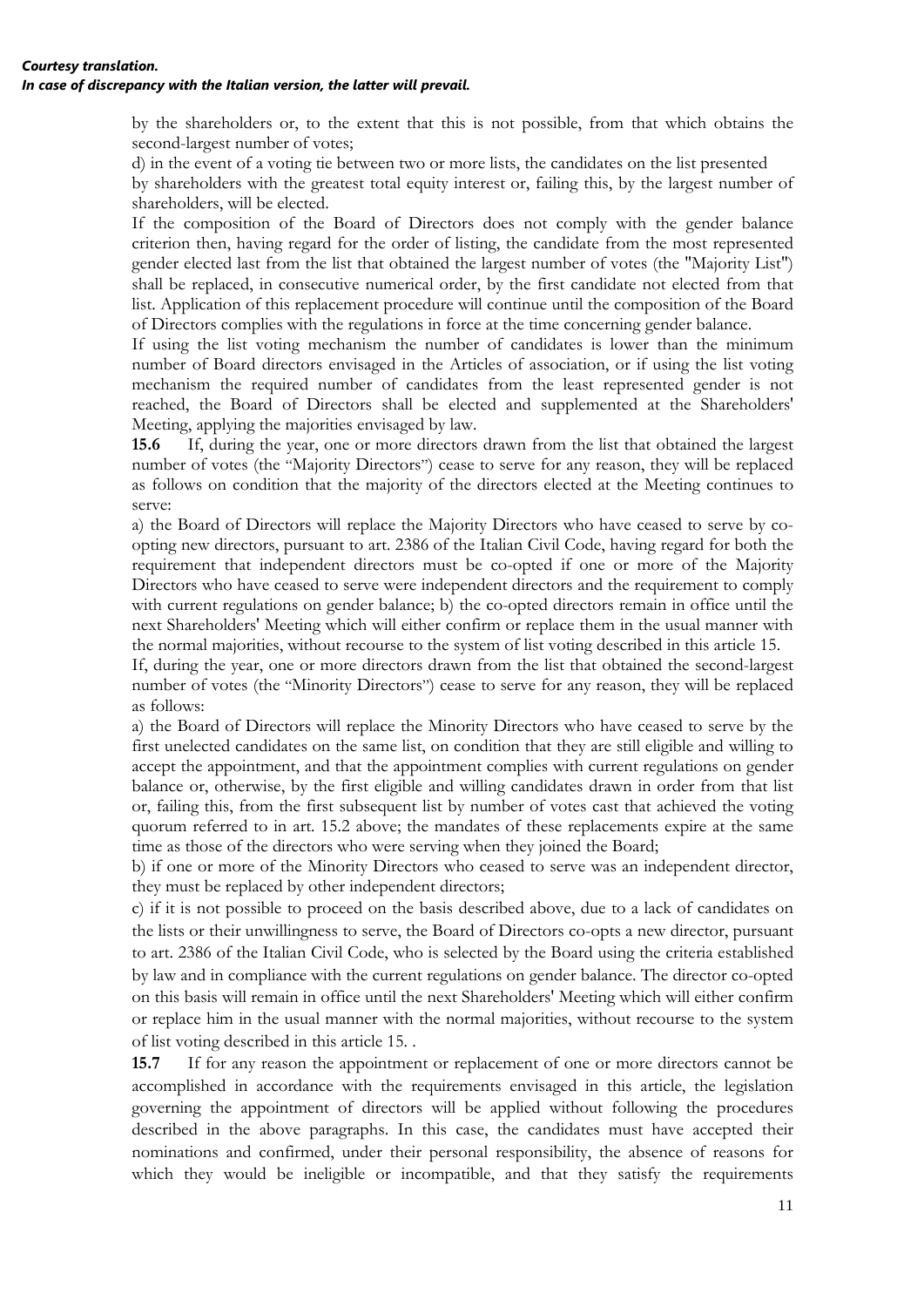established by the applicable regulations and these articles of association.

#### **Article 16**

# **Chairman – Deputy Chairman - Secretary**

If not already decided at the Shareholders' Meeting, by a resolution adopted with the majority required by law, the Board of Directors elects a Chairman from among its number and, where deemed appropriate, a Deputy Chairman and a Secretary (who in this last case need not be a director).

# **Article 17**

# **Meetings of the Board of Directors**

**17.1** Meetings of the Board of Directors are called at the registered offices or elsewhere in Italy by the Chairman or by the Deputy Chairman, if appointed, or by a managing director or by the Board of Statutory Auditors or one of the statutory auditors, on notice to the Chairman.

**17.2** The notice of the Board Meeting is sent to each director and serving statutory auditor by fax, letter or telegram at least five calendar days prior to the date fixed for the meeting; in urgent cases, this notice period may be reduced to 24 hours. In addition to the date, time and place of the Board Meeting, the notice of meeting also contains a list of matters to be discussed (to the extent already known) and indicates, where applicable, the locations which will be linked by audio/videoconference.

**17.3** The meeting of the Board of the Directors is properly constituted, in the absence of formal notice, if all the appointed directors and serving statutory auditors are present.

**17.4** The meetings of the Board of Directors can be properly held in multiple locations, either adjoining or distant, that are linked by audio/video communications, on condition that the collegiate method and the principles of good faith and equal treatment for all directors are respected. In this case, it is necessary that:

a) the Chairman of the meeting is able to determine unmistakably the identity and legitimacy of those attending, govern the conduct of the meeting, and determine and proclaim the results of voting;

b) the person responsible for taking the minutes is able to follow adequately the meeting events to be minuted;

c) those attending are able to exchange documentation and in any case take part in real time in the discussions and in simultaneous voting on the matters on the agenda.

The meeting is deemed to be held in the location where both the Chairman and the person responsible for taking the minutes are present.

**17.5** The resolutions adopted by the Board of Directors are evidenced by minutes signed by the Chairman and the Secretary.

### **Article 18**

### **Validity of Board resolutions**

Resolutions of the Board of Directors are valid if the majority of appointed directors is present and they are adopted by a majority of such directors.

### **Article 19**

### **Powers of the Board of Directors**

**19.1** The Board of Directors exercises the widest powers of ordinary and extraordinary administration, without any exceptions, and has the right to perform all deeds deemed appropriate for the pursuit and achievement of the company's objects, with the sole exclusion of those reserved by law for the shareholders' meeting.

**19.2** Pursuant to art. 150 of Decree 58 dated 24 February 1998, the directors report to the Board of Statutory Auditors, at least every quarter, on the work performed and on the principal economic, financial and equity transactions carried out by the company and its subsidiaries, as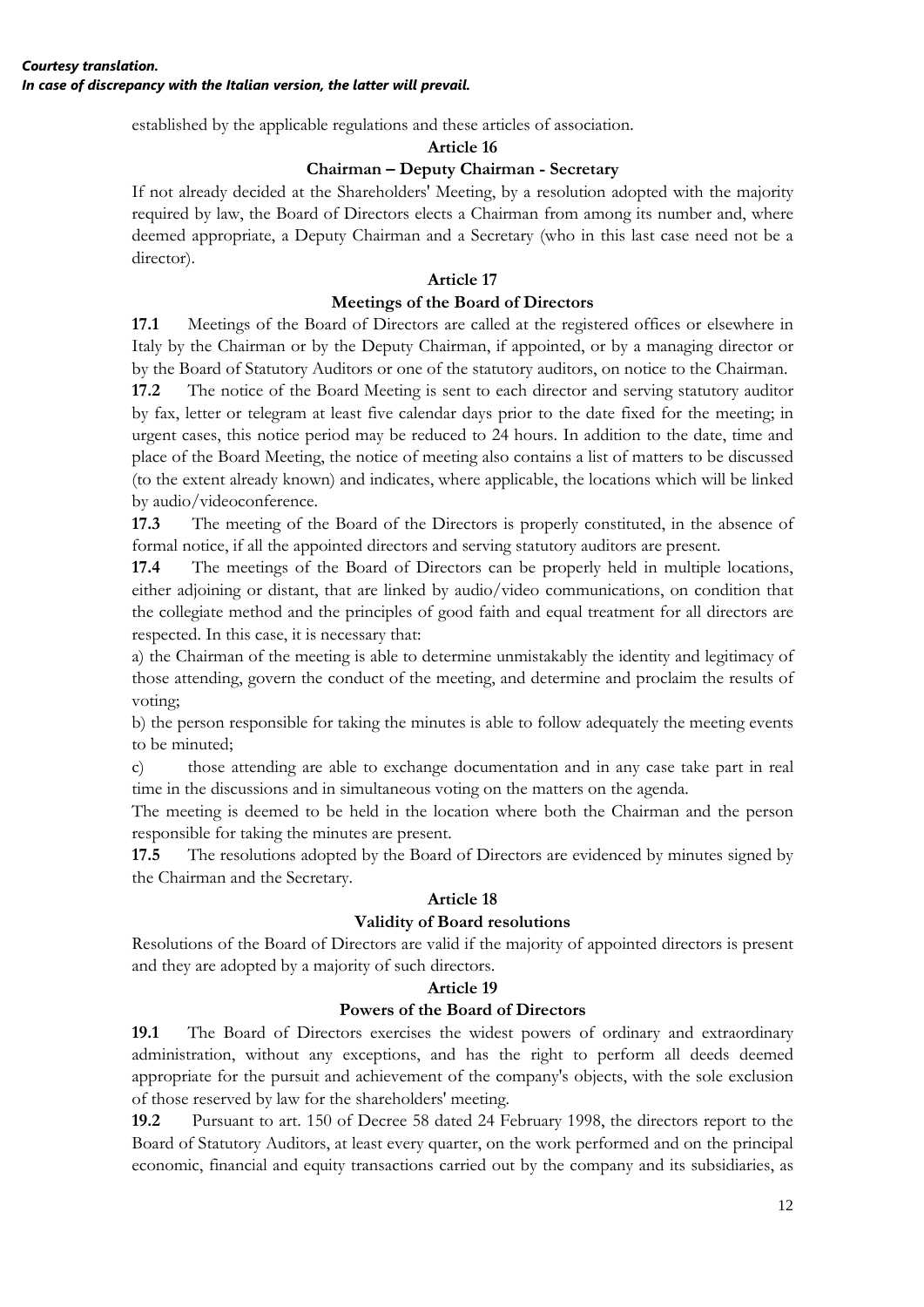well as on the transactions in which they have an interest, whether personally or on behalf of third parties, or which were influenced by the party which directs and coordinates the activities of the company. Such information may be communicated verbally by the directors to the Board of Statutory Auditors, during special meetings with the directors or at the meetings of the Board of Directors or the Board of Statutory Auditors envisaged by art. 2404 of the Italian Civil Code, or by the submission of written reports which will be noted in the minute book of the Board of Statutory Auditors envisaged by art. 2421.5 of the Italian Civil Code.

**19.3** To the extent allowed by law and these articles of association, the Board of Directors may delegate its authority to individual directors and/or to an executive committee, determining the extent of such powers. The Board may also appoint general managers, managers and special representatives, who need not be directors, for the performance of certain deeds or categories of deed.

**19.4** In addition, the Board of Directors may appoint its members to a Compensation Committee, an Internal Audit Committee and an Appointments Committee, determining the number of members for each committee, the length of their mandate, their tasks, their powers and the regulations that govern the business conducted by them.

**19.5** These empowered bodies must report directly to the Board of Directors at least every quarter at the time of Board Meetings or even indirectly, if preferred having regard for the need for timeliness, in written or verbal form, on the general results of operations, forecast developments and transactions carried out by the company or its subsidiaries that were significant in view of their nature or size.

**19.6** The following resolutions must be adopted by the Board of Directors pursuant to art. 2436 of the Italian Civil Code:

a) mergers or spin-off pursuant to arts. 2505, 2505-bis and 2506-ter of the Italian Civil Code;

b) opening or closure of secondary offices;

c) transfer of the registered offices elsewhere in Italy;

d) indication of which directors are the company's legal representatives;

e) reduction of capital following withdrawal by a shareholder;

f) alignment of the articles of association to reflect compulsory regulatory requirements,

without prejudice to the fact that such resolutions can, in any case, also be adopted at an extraordinary shareholders' meeting.

### **Article 20**

### **Representation of the company**

**20.1** The Chairman of the Board of Directors represents the company in dealings with third parties and in judgment; if absent or unavailable, he is replaced by the Deputy Chairman, if appointed.

**20.2** The directors, general managers, managers and special representatives referred to in art. 19 above also represent the company, to the extent of the powers granted to them pursuant to art. 19.

### **Article 21**

### **Remuneration of the Board of Directors**

The directors are entitled to reimbursement of the expenses incurred in the performance of their duties. The shareholders' meeting may resolve to remunerate the directors and allocate a share of profits to them.

The remuneration of directors with special duties is determined by the Board of Directors, on a proposal from the Compensation Committee, if appointed, and after hearing the opinion of the Board of Statutory Auditors.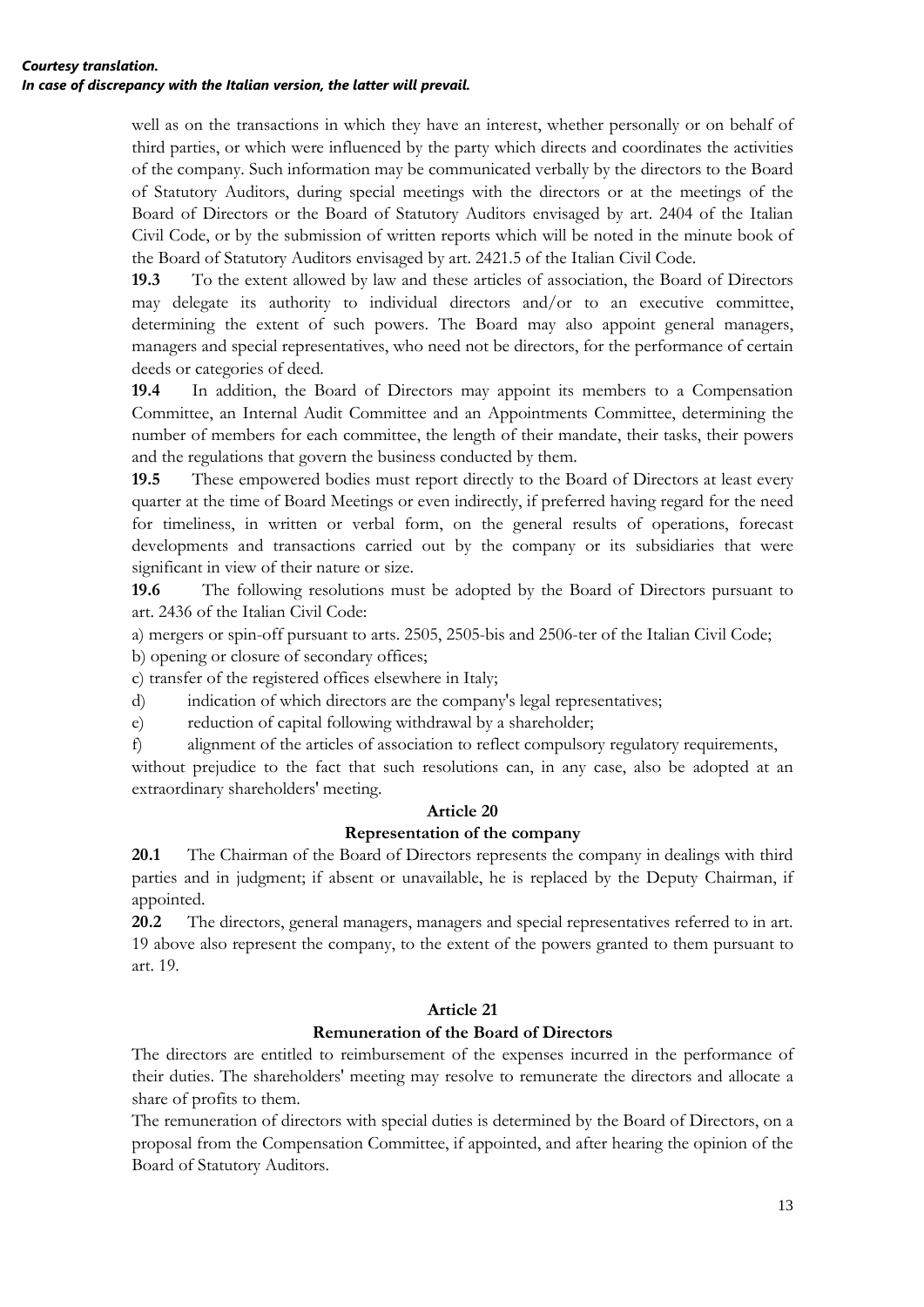#### **CONTROL BODIES Article 22**

### **Composition and appointment of the Board of Statutory Auditors**

**22.1** The Board of Statutory Auditors comprises 3 (three) serving auditors, of which at least two fifht must be a member of the least represented gender; the Shareholders' Meeting shall also appoint two alternate auditors, one from each gender. The appointments are made on the basis of lists presented by the shareholders containing a number of candidates not exceeding the maximum number of members to be elected, following the process specified below.

**22.2** Shareholders have the right to present lists if, alone or together with other shareholders, they represent at least 2.5% (two point five percent) of the shares with voting rights at ordinary meetings, or such different percentage of the company's share capital as is established by current and applicable laws and/or regulations.

Each shareholder (as well as (i) shareholders belonging to the same group, comprising the controlling party, not necessarily a company, as defined in art. 2359 of the Italian Civil Code, and all companies controlled by or under the joint control of that party, or (ii) the members of the same shareholders' syndicate pursuant to art. 122 of Decree 58 dated 24 February 1998, or (iii) the shareholders who are otherwise joined in relationships deemed relevant under current and applicable laws and/or regulations) may present or contribute together with other shareholders to the presentation, directly or via intermediaries or trust companies, of just one list of candidates; all lists presented by shareholders presenting multiple lists will be void.

**22.3** Each list must comprise two sections: one for the appointment of serving auditors, , and the other for the appointment of alternate auditors, listed in consecutive numerical order. The candidates of each section must be listed by progressive number. Each candidate can appear on just one list, or will be ineligible for election.

The lists which, considering both sections, contain a number of candidates equal to or greater than three, must ensure respect for the balance between genders, so that the share of candidates envisaged by the current pro-tempore legislation belongs to the least represented gender. .

Lists of candidates that do not comply with the requirements envisaged in this paragraph shall be treated as if not presented. .

**22.4** The lists, signed by the shareholders presenting them, or by the shareholder appointed to present them, and accompanied by the documentation required by these articles of association must be filed, via electronic documents bearing digital signatures applied in accordance with the applicable regulations, or otherwise, at the registered offices no later than twenty-five (25) calendar days prior to the date fixed for the Shareholders' Meeting in first (or only) calling and published on the Company's website at least 21 (twenty-one) calendar days prior to the date fixed for the Meeting in first (or only) calling, or any different minimum time envisaged by current legislation or regulations.

In order to demonstrate ownership of the number of shares necessary for the presentation of a list, each nominating shareholder must file at the registered offices, together with the list and not later than 21 (twenty-one) calendar days prior to the date fixed for the Meeting in first (or only) calling, copies of the documents confirming such ownership.

The following information must also be filed, together with each list, by the deadline indicated above: (i) declarations from each candidate accepting their nomination and confirming, under their personal responsibility, the absence of reasons for which they would be ineligible or for which their appointment would lapse by law, and that they satisfy the honourability and professionalism requirements established by law and applicable to such appointments; (ii) complete information on their personal and professional characteristics (curriculum vitae); (iii) the list of appointments as director or auditor held by candidate statutory auditors in other companies or bodies, if relevant under current regulations to the limit on the total number of appointments allowed by these articles of association or by the current and applicable laws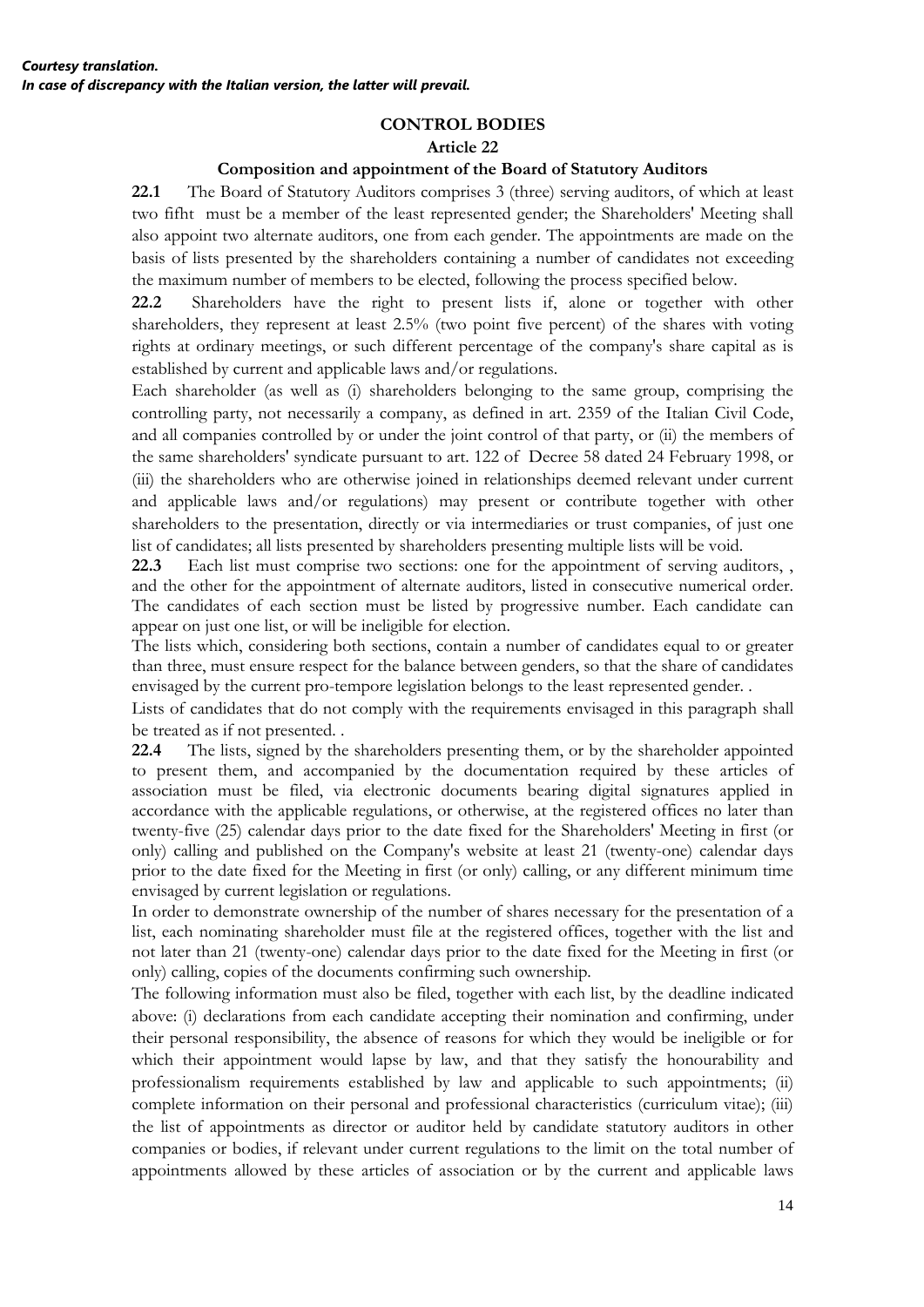#### *Courtesy translation. In case of discrepancy with the Italian version, the latter will prevail.*

and/or regulations; (iv) the list of shareholders presenting the list, specifying their personal or company name, address, company registration number or similar and the total percentage of share capital held by them. Lists not presented in compliance with the requirements of this article will be treated as if they had not been presented. If, on expiry of the above-mentioned term, only one list has been filed or only lists presented by related shareholders, the relevant legal and regulatory requirements will apply. .

**22.5** Candidates must satisfy the eligibility, honourability and professionalism requirements established by law and must not have accepted more appointments than the number specified in art. 23 below.

**22.6** Each shareholder with the right to vote (as well as (i) shareholders belonging to the same group, comprising the controlling party, not necessarily a company, as defined in art. 2359 of the Italian Civil Code, and all companies controlled by or under the joint control of that party, or (ii) the members of the same shareholders' syndicate pursuant to art. 122 of Decree 58 dated 24 February 1998, or (iii) the shareholders who are otherwise joined in relationships deemed relevant under current and applicable laws and/or regulations) may vote for just one list. Voting is transparent and not secret.

**22.7** If no lists are presented, the Meeting appoints the Board of Statutory Auditors and its Chairman in accordance with the majorities established by current legislation. If only one list is presented, the Board of Statutory Auditors is drawn entirely from that list and the first candidate on the list is appointed as Chairman.

If, on the other hand, two or more lists are presented, the Board of Statutory Auditors is appointed in the following manner:

a) the following candidates will be appointed, in the numerical order in which they appear, from the list that obtains the majority of the votes cast by the shareholders: (i) the first two candidates for the office of serving auditor and (ii) the first candidate for the office of alternate auditor;

b) the following candidates will be appointed, in the numerical order in which they appear, from the list that obtains the second-largest number of votes, on condition that such list is not linked, directly or indirectly, with the shareholders who presented or voted for the list that obtained the largest number of votes: (i) the first candidate for the office of serving auditor, who will also be appointed as Chairman of the Board of Statutory Auditors, and (ii) the first candidate for the office of alternate auditor, if available; otherwise, the alternate auditor will be the first candidate for this office on the first list obtaining the next-largest number of votes that is not linked, directly or indirectly, with the shareholders who presented or voted for the list that obtained the largest number of votes.

c) in the event of a voting tie between two or more lists, the candidates on the list presented by shareholders with the greatest total equity interest or, failing this, by the largest number of shareholders, will be elected.

If the composition of the Board of Statutory Auditors or the category of alternate auditors does not comply with the gender balance criterion then, having regard for the order of listing in the respective sections, the candidates from the most represented gender elected last from the Majority List shall be replaced by the first candidates not elected from the same list and the same section from the least represented gender. Application of this replacement procedure will continue until the composition of the Board of Statutory Auditors complies with the regulations in force at the time concerning gender balance. .

**22.8** If, during the year, one or more serving auditors drawn from the list that obtained the largest number of votes (the "Majority Statutory Auditors") cease to serve for any reason, they will be replaced - where possible and always in compliance with the regulations in force concerning gender balance - by the alternate auditor belonging to the same list as the former statutory auditor or, otherwise, by the other alternate auditor. If it is not possible to proceed on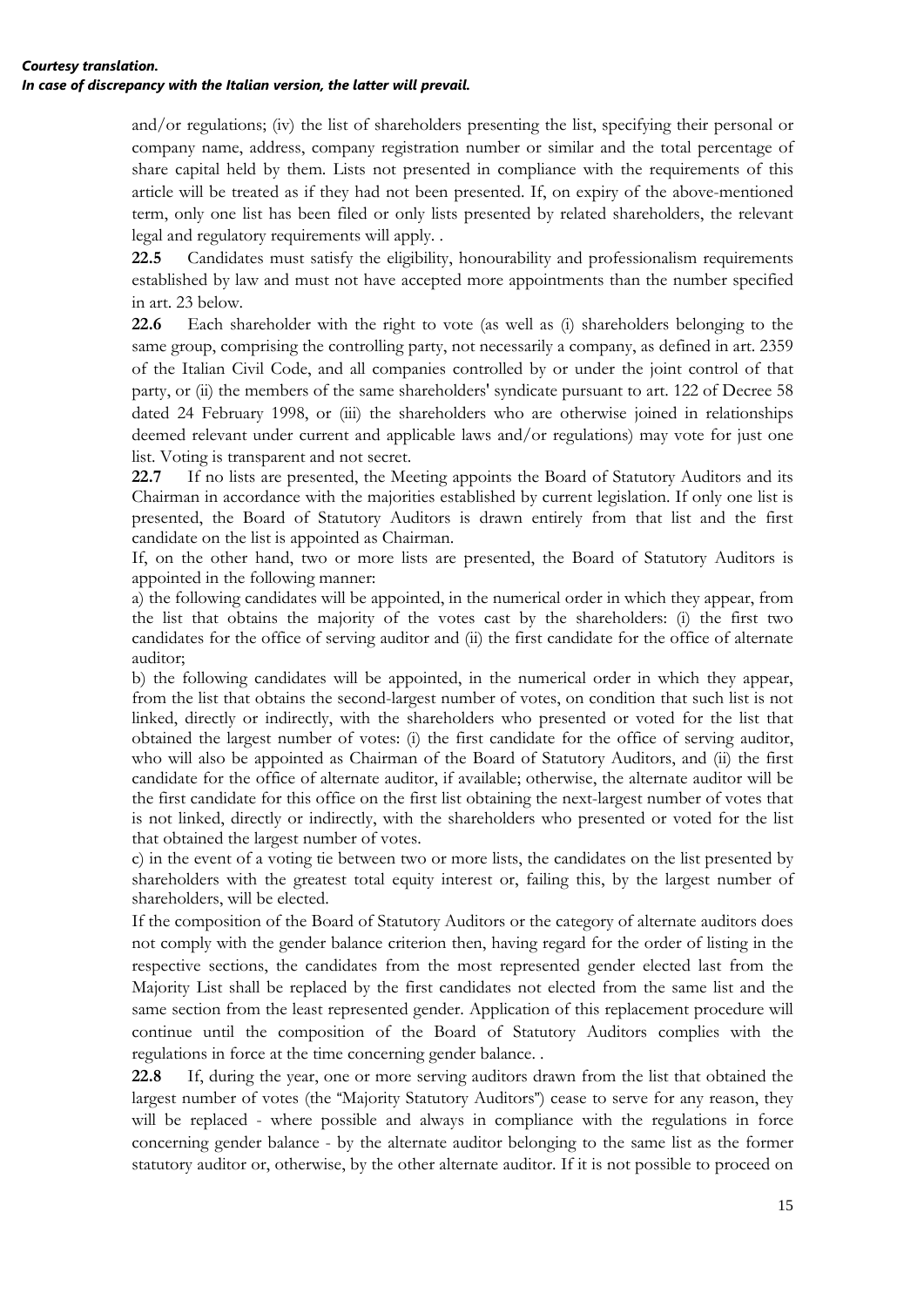the basis described above, a Shareholders' Meeting must be called, pursuant to art. 2401.3 of the Italian Civil Code, to complete the Board in the usual manner with the normal majorities, without recourse to the system of list voting described in this article 22.

**22.9** If, during the year, the serving auditor drawn from the list obtaining the second-largest number of votes (the "Minority Statutory Auditor") ceases to serve for any reason he will be replaced, always in compliance with the regulations in force concerning gender balance, by the alternate auditor belonging to the same list as the former statutory auditor, who will be appointed as Chairman of the Board of Statutory Auditors and whose mandate will expire at the same time as those of the other statutory auditors who were serving when he joined the Board. If it is not possible to proceed on the basis described above, the mandate of the entire Board of Statutory Auditors is deemed to have lapsed immediately and, consequently, a shareholders' meeting must be called to appoint a new Board of Statutory Auditors in accordance with the system of list voting described in this article 22. .

22.10 If, pursuant to art. 2401.1 of the Italian Civil Code, the Shareholders' meeting must appoint new alternate auditors to the Board of Statutory Auditors, the resolution must be adopted in the usual manner with the normal majorities, always in compliance with the regulations in force concerning gender balance, without recourse to the system of list voting described in this article 22. .

### **Article 23**

### **Duties of the Board of Statutory Auditors and conduct of business**

**23.1** The Board of Statutory Auditors monitors compliance with the law and the articles of association, and respect for the principles of proper administration including, in particular, the adequacy of the organisation, administrative and accounting systems adopted by the company and the way they function in practice, as well as how the corporate governance rules envisaged by the related regulations are applied in practical terms.

**23.2** Statutory auditors cannot be elected, and their mandates lapse if already elected, if they do not satisfy the requirements of eligibility, honourability and professionalism established by law, or if they hold a number of appointments as directors or auditors that exceeds the maximum allowed by current and applicable laws and/or regulations.

**23.3** Statutory Auditors remain in office for three years and may be re-elected. Their appointments expire on the date of the Meeting called to approve the financial statements for the final year of their mandate, without prejudice to the termination and lapsing clauses envisaged by law and these articles of association. The remuneration due to the Statutory Auditors is established at the Shareholders' Meeting in accordance with current legislation.

**23.4** For the purposes envisaged by art. 1.2, letters b) and c), of Decree 162 dated 30 March 2003, the subjects and sectors of activity strictly relevant to the business carried on by the company are those subjects and sectors of activity connected with and relating to the company's activities defined in art. 4 of these articles of association.

**23.5** The Board of Statutory Auditors meets at least every ninety days at the request of any auditor.

The Board is quorate if the majority of statutory auditors are present and resolves with the votes in favour of an absolute majority of the auditors present.

The meetings of the Board of Statutory Auditors can be held in multiple locations, either adjoining or distant, that are linked by audio or audio/video communications, on condition that the collegiate method and the principles of good faith and equal treatment for all members are respected. In this case, it is necessary that:

a) the chairman of the meeting is able to determine unmistakably the identity and legitimacy of those attending and govern the conduct of the meeting;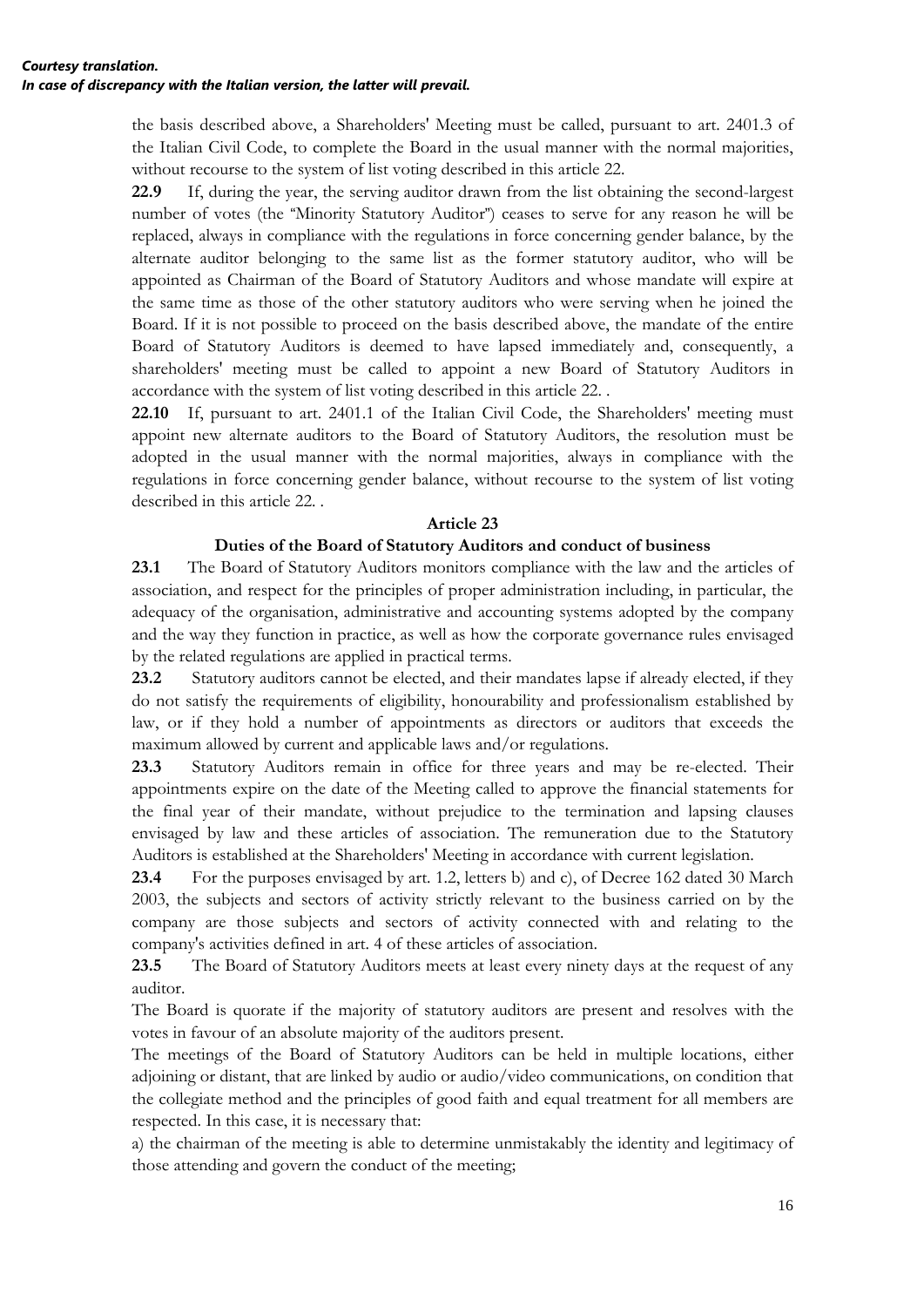b) the person responsible for taking the minutes is able to follow adequately the meeting events to be minuted;

c) those attending are able to exchange documentation and in any case take part in real time in the discussions and in simultaneous voting on the matters on the agenda.

The meeting is deemed to be held in the location where both the Chairman and the person responsible for taking the minutes are present.

# **Article 24**

### **Legal Audit of the Accounts**

The legal audit of the accounts is performed by an auditing firm that meets the relevant legal requirements. The conferral and revocation of the related appointment, and the duties, powers and responsibilities of the auditing firm, are governed by the current and applicable laws and/or regulations. .

# **Article 25**

# **Manager responsible for preparing the company's accounting documentation**

**25.1** The Board of Directors, having heard the required but not binding opinion of the Board of Statutory Auditors, appoints a manager responsible for preparing the company's accounting documentation (hereinafter, for short, the "Responsible Manager") and fixes his remuneration.

**25.2** Persons who do not satisfy the following professionalism requirements cannot be appointed as Responsible Manager and, if already appointed, their mandates lapse:

a) degree in economics, finance or business management and systems;

b) at least three years' experience in total of:

- administration and control activities or senior management responsibilities within a limited liability company, or

- administrative or management functions or appointments as auditor or consultant, such as registered accountant, for entities operating in the banking, financial and insurance sectors, or in any case sectors that are closely connected with and related to the activities of the company, that involved the management of economic - financial resources.

In addition, persons who do not satisfy the honourability requirements established in art. 147 *quinquies* of Decree 58 dated 24 February 1998 cannot be appointed as Responsible Manager and, if already appointed, their mandates lapse.

The Board of Directors grants the Responsible Manager adequate powers and resources to accomplish the tasks attributed to him in accordance with art. 154-*bis* of Decree 58 dated 24 February 1998.

**25.3** If the Responsible Manager ceases to serve, the Board of Directors will arrange without delay to replace him by appointing a new Responsible Manager, having heard the required but not binding opinion of the Board of Statutory Auditors. Termination of the employment relationship between the Responsible Manager and the company is a reason for ceasing to serve.

**25.4** The Responsible Manager exercises the powers and performs the tasks attributed to him in accordance with the provisions of art. 154-*bis* of Decree 58 dated 24 February 1998, and the related enabling regulations.

**25.5** The Responsible Manager attends the meetings of the Board of Directors that envisage the discussion of matters relevant to his activities.

# **FINANCIAL STATEMENTS AND NET INCOME**

# **Article 26**

### **Financial year**

**26.1** The financial year ends on 31 December of each calendar year.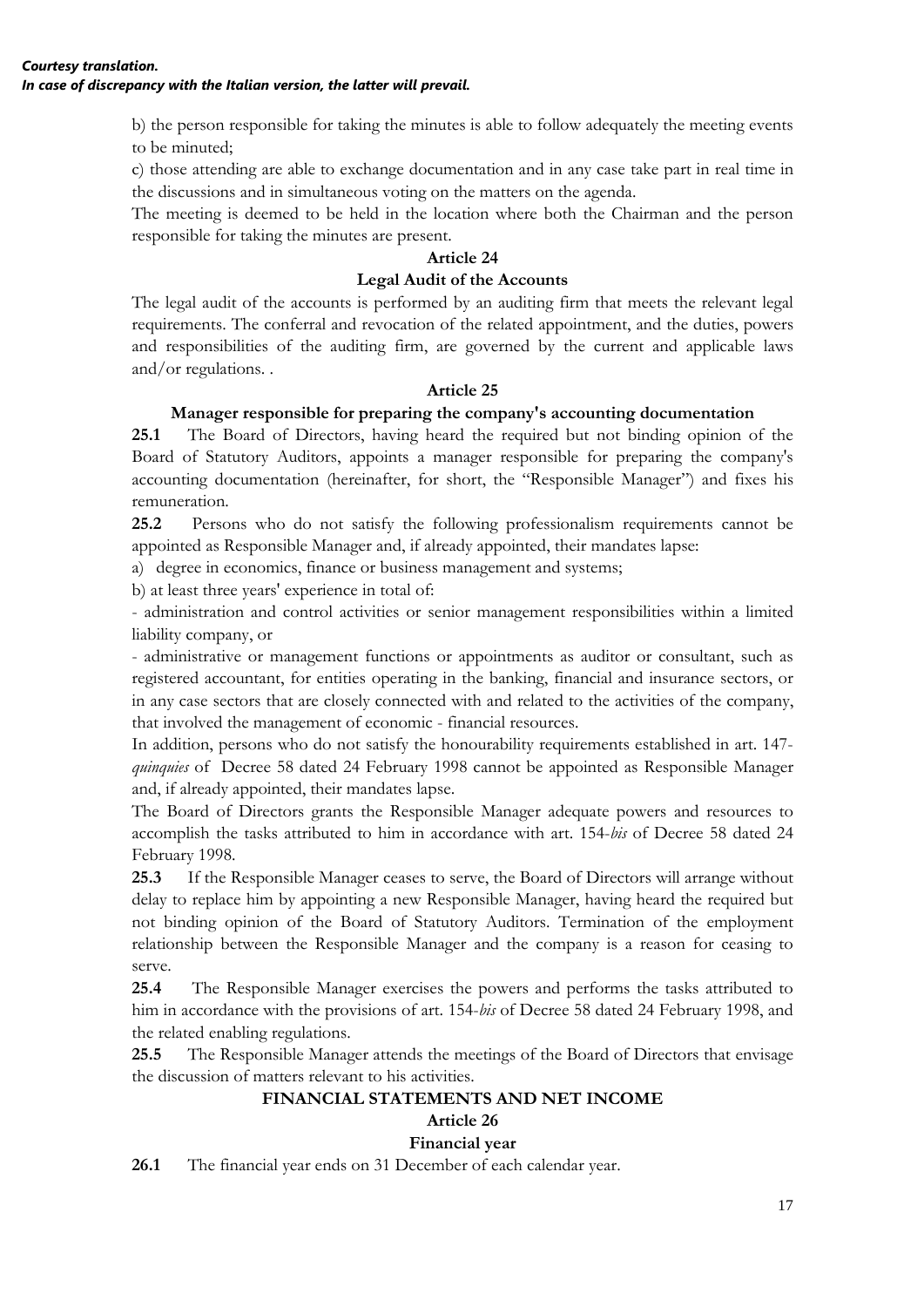**26.2** At the end of each financial year, the administrative body prepares the financial statements in accordance with legal requirements.

## **Article 27**

# **Allocation of net income**

**27.1** After allocating 5% to the legal reserve until this reaches one fifth of share capital, the residual net income reported in the financial statements is allocated to the shares unless decided otherwise at the shareholders' meeting.

**27.2** The Board of Directors may resolve to distribute interim dividends in the circumstances and on the basis established in art. 2433-bis of the Italian Civil Code.

**27.3** The payment of dividends takes place from the date and from the treasury offices established each year by the Board of Directors.

**27.4** Dividends revert back to the company if they are not collected within five years of the date on which they first became payable.

# **WINDING-UP AND LIQUIDATION**

# **Article 28**

## **Winding-up**

Should the company be wound up at any time and for any reason, the extraordinary shareholders' meeting will establish the basis for the liquidation, appoint one or more liquidators and determine their powers.